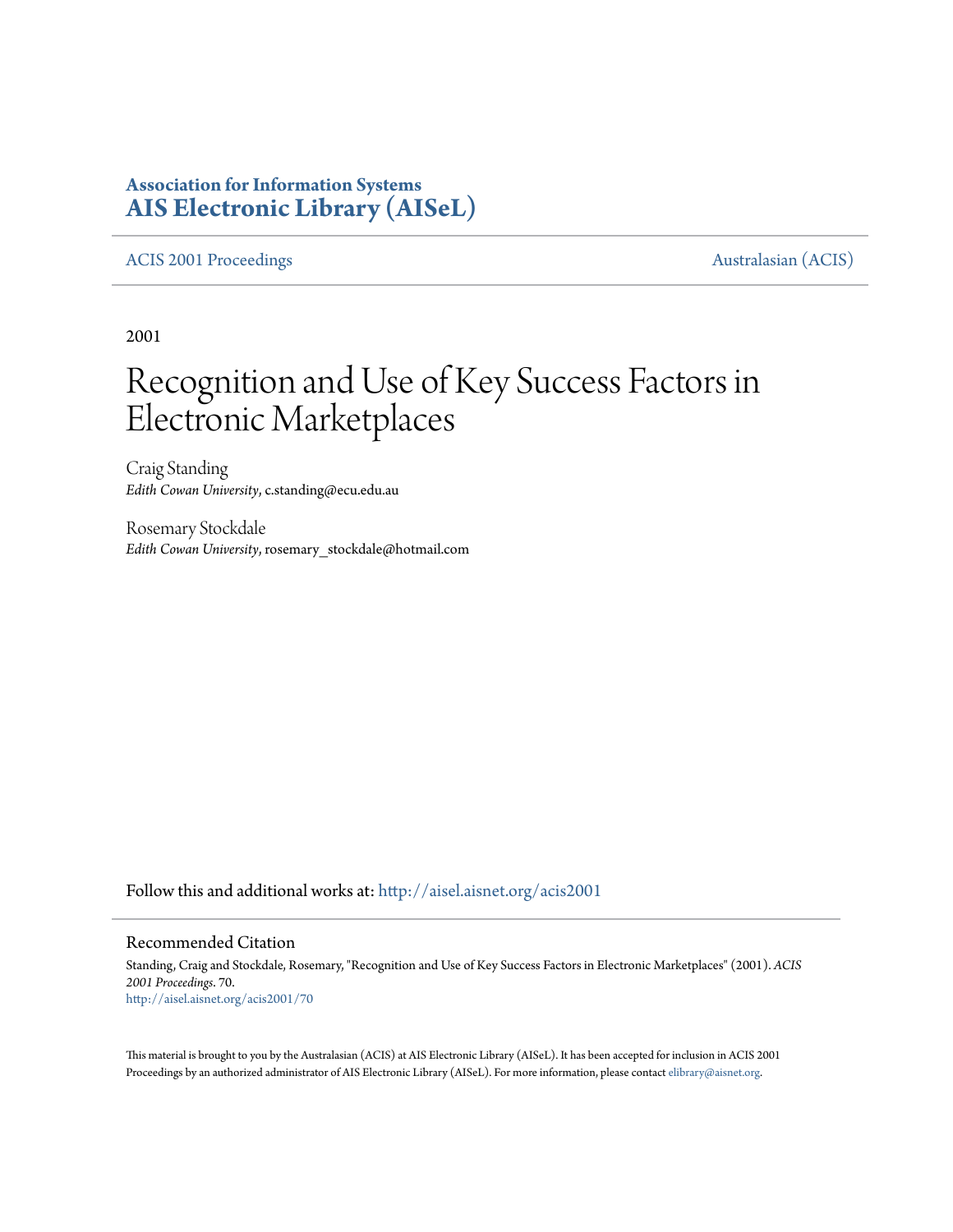# **Recognition and Use of Key Success Factors in Electronic Marketplaces**

Craig Standing and Rosemary Stockdale

School of Management Information Systems Edith Cowan University, Perth, Australia c.standing@ecu.edu.au, rosemary\_stockdale@hotmail.com

## **Abstract**

*This study examines the critical success factors previously identified as contributing to the development and success of e-marketplaces. An analysis of twelve e-marketplaces found that they were sensitive to the needs of their target market and offered services appropriate to that market. However, although each of the critical success factors were addressed by the e-marketplaces there remained areas of concern, particularly in the areas of security, technological infrastructure and neutrality. One success factor, that of meeting participants' needs through value-add, was identified as being key in establishing competitive advantage.*

## **Keywords**

Electronic commerce, electronic markets, critical success factors, interorganizational information systems

# **INTRODUCTION**

The development of e-commerce on the Internet has led to great changes in the way business to business commerce has been conducted over the last few years. The Internet has enabled businesses to connect with each other in a way that requires new thinking in every area of commerce. This is particularly true with the development of e-marketplaces and the impact these are having on complex procurement and supply chains. Emarketplaces have been developed in virtually every industry, from almonds to computer parts, and participants can buy and sell a vast variety of goods and services to a wider array of potential customers than ever before. The resulting proliferation of e-marketplaces cannot be sustained and there are forecasts of considerable consolidation taking place in the next two to three years (Forrester Research, 2000). This raises the question of which market makers are likely to survive and why. Against this background of potential upheavals, critical success factors of e-marketplaces have been identified from the business press (Standing, 2001) and used in an examination of twelve e-marketplace sites to assess how well these factors have been incorporated into the sites. By gaining empirical evidence of the recognition of these critical success factors by market makers, it has been possible to highlight questions and issues that remain to be addressed in the electronic marketplace environment.

# **ELECTRONIC MARKETPLACES**

In 1987, Malone et al. predicted the increased use of electronic markets allowing some firms to become 'market makers' in the electronic environment. This development is well underway; but the profusion of electronic marketplaces, the speed of transition to the electronic environment, the variety of business models and the varying requirements of different industries and service sectors cloud an already confused marketplace picture. Nevertheless, there is immense pressure on companies, not least from their shareholders and directors (Banham, 2000), to move quickly to the electronic marketplace, often without a full understanding of what benefits they can accrue from participation in them and how they should recognise the factors that contribute to the development and success of e-marketplaces.

## **What do Electronic Marketplaces Offer?**

Previous studies have identified the different levels of service that are offered by e-marketplaces, developing from trading hubs that support the identification of potential trading partners to more complex models offering selection and, increasingly, execution services (Choudhury and Hartzel, 1998). The models that have developed offer the following methods of trading:

- Catalogues either individual vendor or multi-vendor
- -Auctions buyer or seller driven
- -Exchange comparable to trading exchanges with a bid and ask system
- -Storefronts participants maintain an open webpage within the marketplace<br>Negotiation the marketplace acts as intermediary for transactions such as R
- the marketplace acts as intermediary for transactions such as RFQs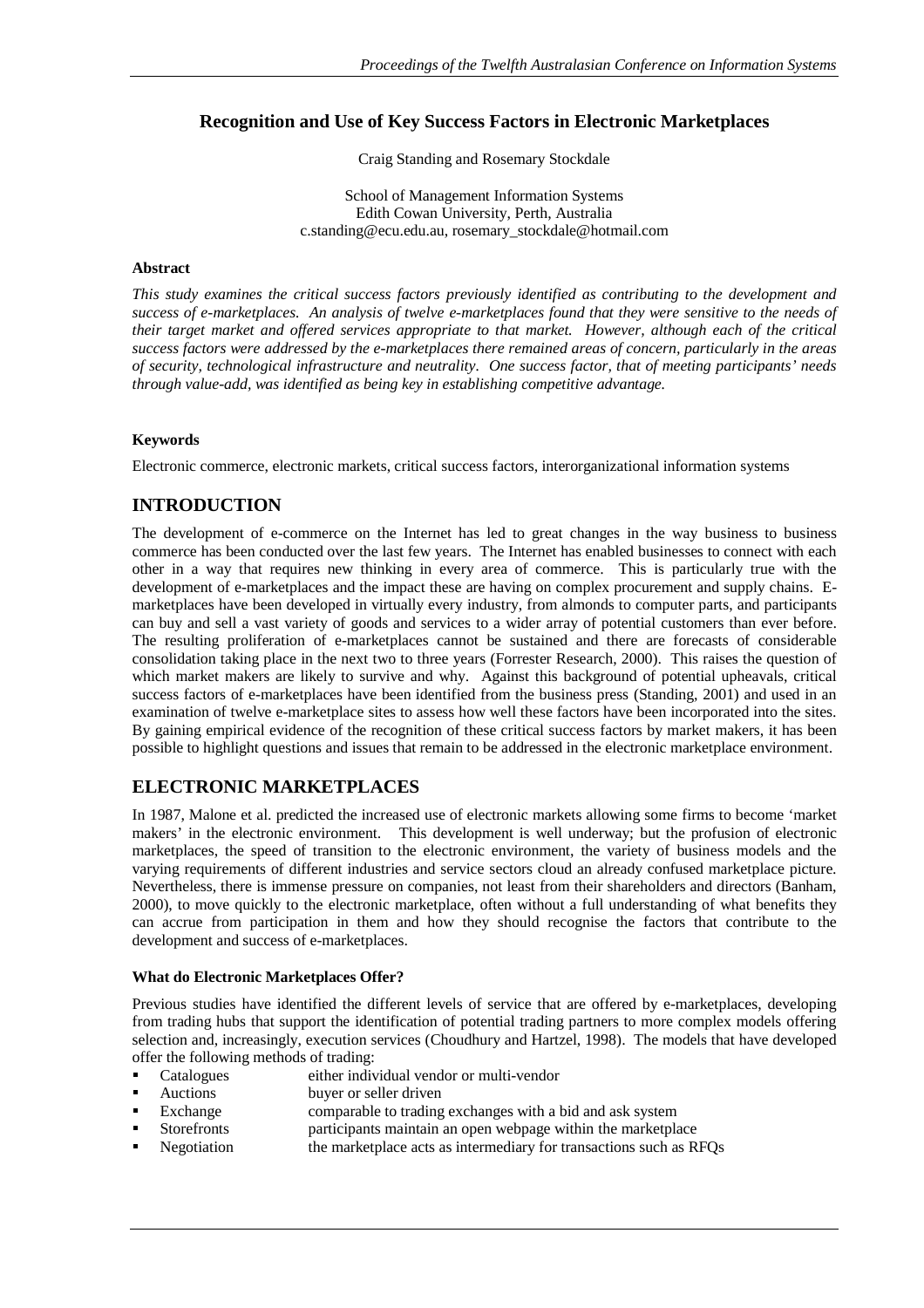## **Benefits of the Electronic Marketplace**

The reported benefits to companies that are trading through e-marketplaces are compelling and suggest that cost savings being experienced by companies are considerable. Lucking-Reiley and Spulber (2000) report that online transactions could 'reduce costs by a factor of five or ten or more.' The following list of cost saving efficiencies was assembled from a search of current periodicals and journals:

- lower procurement costs
- lower search costs
- reduced administration costs
- reduced development time
- integrated global suppliers
- cuts in inventory holdings
- up-to-the-minute order tracking
- a strengthening of relationships with commercial partners
- exposure to a global market

The scope of the individual marketplace will determine how many of these benefits can be experienced by the participants of a particular marketplace. The element of choice in selecting an e-marketplace is often constrained by traditional partners or the positioning of major industry players. However, in open e-marketplaces where entry barriers are low, there are opportunities for smaller companies to bid for business with larger companies who were previously inaccessible.

#### **The Market makers**

Many companies formed e-marketplaces to gain early mover advantage and to establish a critical mass of buyers and sellers to maintain a competitive edge in an increasingly fluid market environment (Bakos, 1991). Many of the early market makers were either intermediary companies, financed by venture capital, such as Freemarkets (http://www.freemarkets.com), or individual, technology companies such as IBM (http://www.ibm.com). More recently there has been an increase in industry consortia marketplaces, resulting from unprecedented cooperation between rival companies; for example the creation of Covisint (http://www.covisint.com) by a consortia of automobile companies including General Motors, Ford and DaimlerChrysler. Other sites have developed from associations between intermediaries, technology companies and industry participants such as Egreencoffee (http://www.egreencoffee.com).

The trend towards more industry coalition e-marketplaces is affecting the survival of some of the earlier dot.com businesses (Spiegel, 2001) and leading the latter to re-invent their presence in the market either as service companies or consortia partners. Pressure is also caused by the unsustainable proliferation of e-marketplaces; for example over 17 major e-marketplaces were identified in the mining industry in January 2001 (Ludeman, 2001) and 28 in the forest and building products industry (Industry Canada, 2000). While monopolies of marketplaces in individual industries would not be tolerated by governments, an optimal number of sites is likely to emerge from the current situation. Forrester Research estimates that less than 200 e-marketplaces will survive within two years (Forrester Research, 2000) and this raises the question of which e-marketplaces will survive and what criteria will lead to the success of the survivors as well as what issues will arise from this consolidation affecting both market makers and their customers.

## **KEY FACTORS OF SUCCESSFUL E-MARKETPLACES**

The business press offers several factors which are believed to be key to the success of an e-marketplace (Standing, 2001) and these are summarized in Table 1: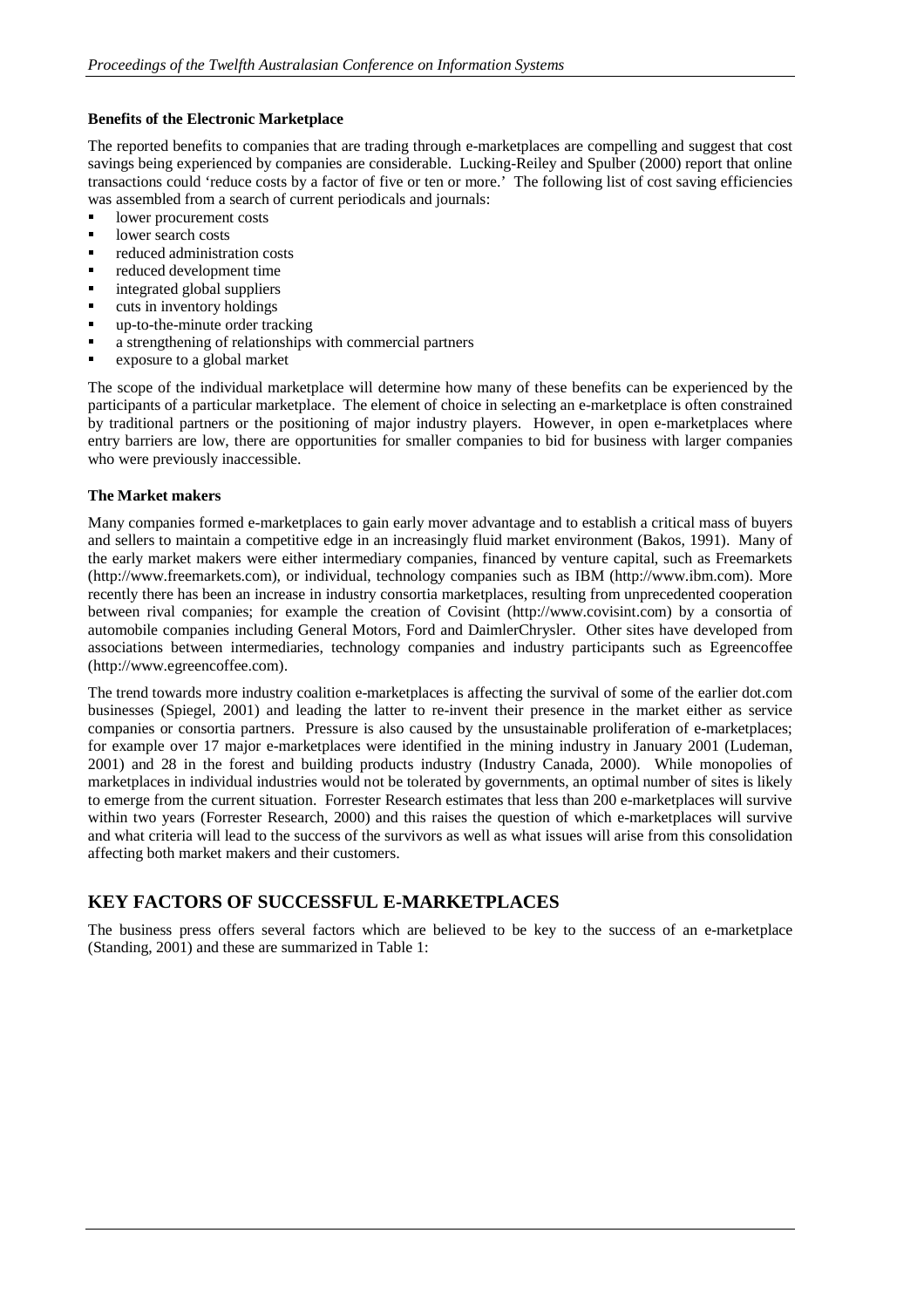| <b>Key Success Factor</b>        | <b>Notes</b>                                                                        |  |  |  |  |  |  |
|----------------------------------|-------------------------------------------------------------------------------------|--|--|--|--|--|--|
| <b>Critical Mass</b>             | Sufficient number of participants to ensure effective running of an e-marketplace.  |  |  |  |  |  |  |
|                                  | Low entry costs, designed to attract new participants also encourage memberships    |  |  |  |  |  |  |
|                                  | of multiple e-marketplaces which has implications for income streams as it          |  |  |  |  |  |  |
|                                  | disperses the transactional value of suppliers' activities.                         |  |  |  |  |  |  |
| <b>Income streams</b>            | Identified income streams include:                                                  |  |  |  |  |  |  |
|                                  | transaction related fees<br>i.                                                      |  |  |  |  |  |  |
|                                  | ii.<br>membership/licensing fees                                                    |  |  |  |  |  |  |
|                                  | iii.<br>sales of industry information                                               |  |  |  |  |  |  |
|                                  | value-add service fees<br>iv.                                                       |  |  |  |  |  |  |
|                                  | advertising and marketing<br>V.                                                     |  |  |  |  |  |  |
|                                  | sales of accumulated marketing data.<br>vi.                                         |  |  |  |  |  |  |
| <b>Security</b>                  | A secure environment in which to exchange commercially sensitive and financial      |  |  |  |  |  |  |
|                                  | information.                                                                        |  |  |  |  |  |  |
| Level of independence            | The ability to offer a neutral environment in which participants can trade without  |  |  |  |  |  |  |
|                                  | fear of compromise. The Federal Trade Commission reports that over-inclusive        |  |  |  |  |  |  |
|                                  | ownership by industry consortia could raise concerns of exclusion practices (FTC,   |  |  |  |  |  |  |
|                                  | 2000a)                                                                              |  |  |  |  |  |  |
| <b>Technology infrastructure</b> | Issues of:                                                                          |  |  |  |  |  |  |
|                                  | technological complexity resulting in additional costs to participants<br>i.        |  |  |  |  |  |  |
|                                  | (e.g. hardware, software, training etc.)                                            |  |  |  |  |  |  |
|                                  | software standards<br>ii.                                                           |  |  |  |  |  |  |
| <b>Relationship management:</b>  | Trust can be signalled using criteria based on those outlined by Smith et al (1999) |  |  |  |  |  |  |
| <b>Trust</b>                     | in relation to business-to-consumer e-marketplaces:                                 |  |  |  |  |  |  |
| Privacy                          | Online community facilities allows interaction and the sharing of<br>i.             |  |  |  |  |  |  |
|                                  | positive references (Kollock, 1999)                                                 |  |  |  |  |  |  |
|                                  | Links from other trusted sites<br>ii.                                               |  |  |  |  |  |  |
|                                  | iii.<br>Unbiased product information from third parties                             |  |  |  |  |  |  |
|                                  | Existing reputation (brand name).<br>iv.                                            |  |  |  |  |  |  |
|                                  | Commercial firms also offer authentication, validation and transaction services.    |  |  |  |  |  |  |
|                                  | Privacy raises issues of maintaining industry relationships and safeguarding        |  |  |  |  |  |  |
|                                  | sensitive information.                                                              |  |  |  |  |  |  |
| <b>Fulfilling participants'</b>  | Market makers need to achieve a form of competitive advantage to attract            |  |  |  |  |  |  |
| needs                            | participants and maintain profits (Bakos, 1991). In identifying and incorporating   |  |  |  |  |  |  |
| (value-add)                      | a relevant range of facilities to meet, or exceed, participants' needs, e-          |  |  |  |  |  |  |
|                                  | marketplaces can increase viability. The advantages of community sites are well-    |  |  |  |  |  |  |
|                                  | documented (Hagel & Armstrong, 1997) and the use of community site facilities       |  |  |  |  |  |  |
|                                  | has the capacity to create trust and enables the e-marketplace to act as a one-stop |  |  |  |  |  |  |
|                                  | portal for industry participants.                                                   |  |  |  |  |  |  |

Table 1: Key success factors

# **AIMS AND METHODOLOGY**

This study analyses electronic marketplace websites to determine the extent to which key success factors, identified from the literature, are being addressed. Although the analysis of websites is a recent area of study, many disciplines have moved towards an examination of them particularly in regard to judging the purpose of specific websites and assessing the effectiveness of their design (Gibson and Ward, 2000). This study however, is concerned with identifying the presence of specific factors on the websites and a content analysis approach was selected as the best method for identifying the presence of specific data. An awareness of both manifest and latent content analysis strategies (Berg, 2001, p243) enables a more interpretive approach to be taken, to account not only for the physical presence of elements, but also for an awareness of the underlying meanings that may exist. A coding scheme was developed using concepts as the unit of analysis; the critical success factors were listed with groups of words that related to each factor (see Table2) and the marketplace sites examined for the presence of these words or groups of words. The use of this grouping allows for verification of the analysis while not confining it to rigid constraints that ignore the apparent differences in the diversity of the various marketplaces.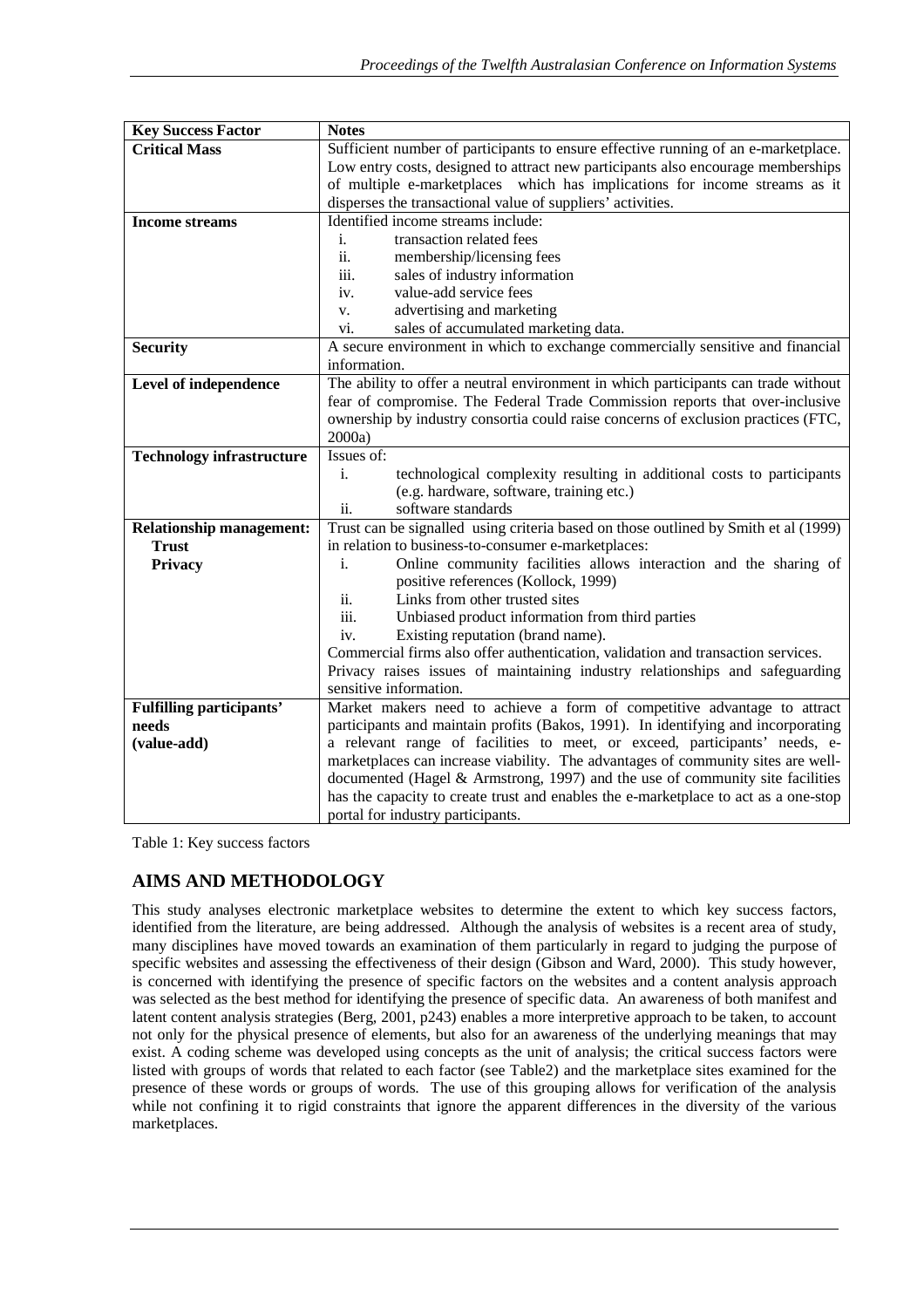| <b>Critical success factor</b>        | Words and Word groups sought                                                    |  |  |  |  |  |  |  |
|---------------------------------------|---------------------------------------------------------------------------------|--|--|--|--|--|--|--|
| <b>Critical mass</b>                  | Names of major industry suppliers as participants, percentage growth rate,      |  |  |  |  |  |  |  |
|                                       | percentage of participant market, average transaction size, 'we have critical   |  |  |  |  |  |  |  |
|                                       | mass', number of participants, number of product lines                          |  |  |  |  |  |  |  |
| <b>Income streams</b>                 | Fees, transaction fees, licensing fees, commission, advertisements,             |  |  |  |  |  |  |  |
|                                       | percentage cut                                                                  |  |  |  |  |  |  |  |
| <b>Security</b>                       | 'highest levels of security', security statement, security guaranteed, security |  |  |  |  |  |  |  |
|                                       | company participation (e.g. logo), secure environment/site                      |  |  |  |  |  |  |  |
| Level of independence                 | Statement of ownership, no affiliations, not affiliated to, independent,        |  |  |  |  |  |  |  |
|                                       | neutral                                                                         |  |  |  |  |  |  |  |
| <b>Technology infrastructure</b>      | Technology standards, industry standards, technology partnerships,              |  |  |  |  |  |  |  |
|                                       | infrastructure                                                                  |  |  |  |  |  |  |  |
| <b>Relationship management:</b>       | Community facilities, links to other trusted sites, third party endorsement,    |  |  |  |  |  |  |  |
| Trust                                 | validation, feedback, maintenance of partner relationships                      |  |  |  |  |  |  |  |
| <b>Privacy</b>                        | privacy statement                                                               |  |  |  |  |  |  |  |
| <b>Fulfilling participants' needs</b> | Any words or word groups that relate to facilities offered in addition to       |  |  |  |  |  |  |  |
| (value-add)                           | buying and selling transactions e.g. news, chat rooms, what's new etc.          |  |  |  |  |  |  |  |

Table 2: Concept coding scheme

In a study of this kind the optimum number of websites to analyse is open to argument. A detailed analysis of twelve sites ensured coverage of a range of different types of marketplaces. A list of e-marketplaces, trading on the Internet, was compiled from a search of the business press, academic journals and the use of the altavista (http://www.altavista.com) and yahoo (http://www.yahoo.com) search engines. Some industries are better served by electronic marketplaces than others and therefore a diverse range of industries was selected to give a broader view of how prevalent the recognition of critical success factors is. The twelve sites were selected to represent a range of criteria as shown in Table 3.

|                        | <b>Market Sector</b> | <b>Industry</b>      | Ownership      | <b>Entry</b>    | Geographical   | <b>Languages</b>  |
|------------------------|----------------------|----------------------|----------------|-----------------|----------------|-------------------|
|                        |                      |                      | <b>Model</b>   | <b>Barriers</b> | Range          |                   |
| <b>Quadrem</b>         | Industry-wide        | mining,<br>minerals  | industry       | open            | global         | English, French,  |
|                        | suppliers/ buyers    | and<br>metals        | consortia      |                 |                | Spanish,          |
|                        |                      | industry             |                |                 |                | Portuguese        |
| Covisint               | manufacturers and    | automobile           | industry       | open            | global         | English,          |
|                        | their suppliers      | industry             | consortia      |                 |                | Japanese          |
| Converge               | wholesale            | hi-tech goods        | industry       | open            | global         | English           |
|                        | distribution         |                      | consortia      |                 |                |                   |
| Appliancezone          | wholesalers/         | consumer             | intermediaries | open            | Europe         | English, French,  |
|                        | high st. retailers   | appliances           |                |                 |                | German            |
| PaperExchange          | industry<br>wide     | pulp<br>and<br>paper | intermediaries | open            | global         | English, French,  |
|                        | suppliers<br>and     | industry             |                |                 |                | German, Italian,  |
|                        | buyers               |                      |                |                 |                | Spanish, Finnish, |
|                        |                      |                      |                |                 |                | Swedish           |
| <b>Egreencoffee</b>    | commodity            | coffee trade         | intermediaries | open            | global         | English, Spanish, |
|                        | traders              |                      |                |                 |                | Portuguese        |
| E-greenbiz             | small/medium         | industry<br>green    | independent    | open            | <b>USA</b>     | English           |
|                        | wholesalers          | products             |                |                 |                |                   |
| Cargofinder            | service sector       | transportation       | independent    | open            | Dutch<br>based | English           |
|                        |                      | (shipping)           |                |                 | (global)       |                   |
| 58K                    | medium to large      | printing             | independent    | industry        | <b>USA</b>     | English, French   |
|                        | scale<br>service     |                      |                | registered      | Europe         |                   |
|                        | sector               |                      |                | printers only   |                |                   |
| <b>Telemerc</b>        | reselling products   | telecomms.           | "vendor"       | open            | global         | English           |
|                        | and services         |                      | neutral"       |                 |                |                   |
| <b>RetailersMarket</b> | small businesses     | convenience          | intermediaries | open            | <b>USA</b>     | English           |
| <b>Xchange</b>         |                      | stores and small     |                |                 |                |                   |
|                        |                      | business retailers   |                |                 |                |                   |
| <b>Ecfood</b>          | industry<br>'large   | food<br>and          | intermediaries | certified       | global         | English           |
|                        | players'             | beverages            |                | suppliers and   |                |                   |
|                        |                      |                      |                | invited         |                |                   |
|                        |                      |                      |                | buyers          |                |                   |

Table 3: Selected electronic marketplaces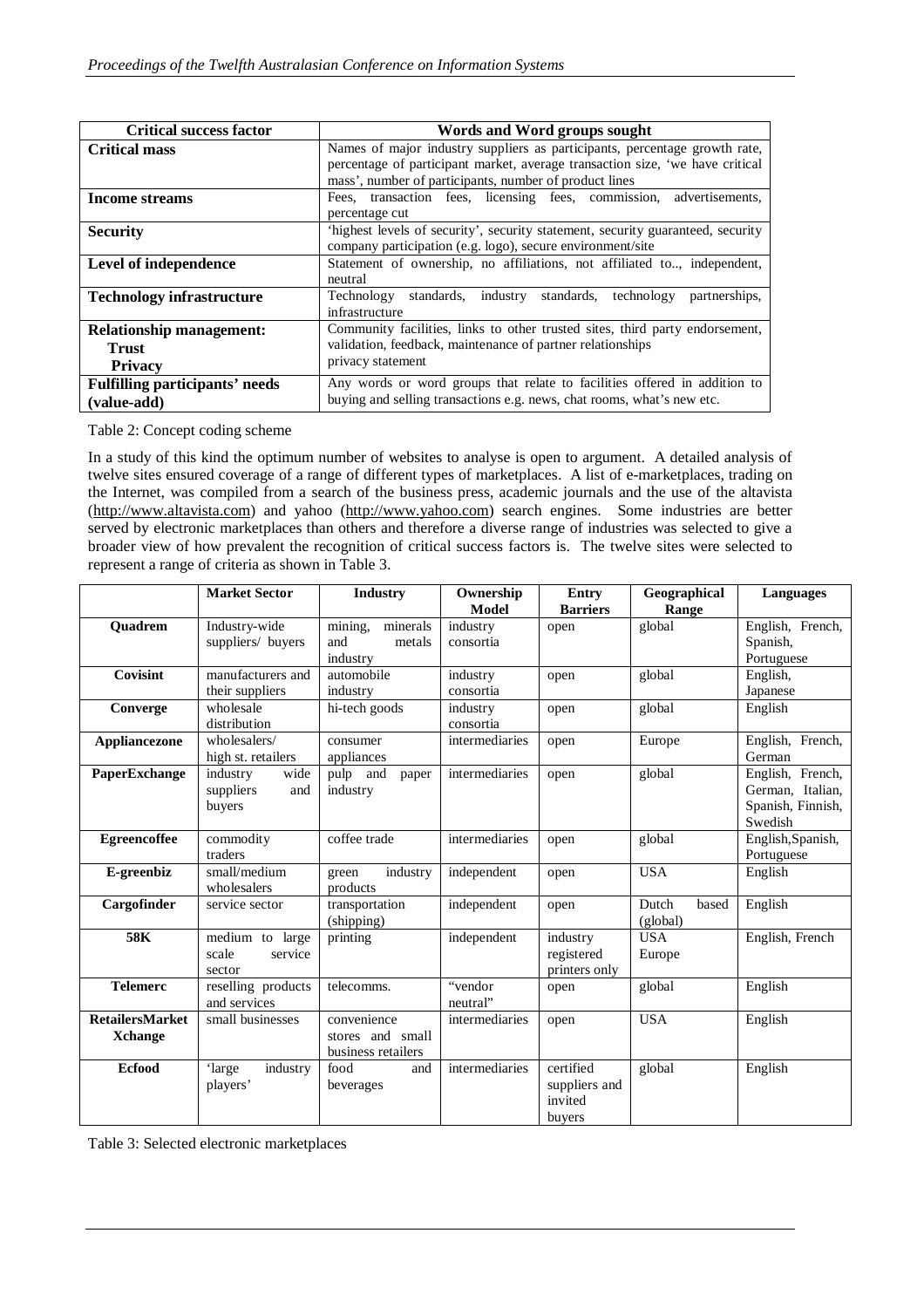A distinction has been made between intermediaries and independent ownership: e-marketplaces that have been established by individuals from an industry, often in conjunction with people from technology backgrounds, are classified as independent while e-marketplaces set up by companies (industry specific and/or technology companies) are classified as intermediaries.

The geographical range is given as stated by the marketplaces although in some cases it is evident that the marketplaces are not truly 'global' in scope.

Visible entry barriers have been recorded. All other marketplaces are subject to registration but appear to have no entry barriers.

To further define the profile of each of the e-marketplaces, their methods of transacting business is given in Table 4 and the type of service they offer is discussed below.

|                       | <b>Auctions</b> | <b>Storefronts</b> | <b>Negotiations</b> | <b>Catalogues</b> | <b>Exchange</b> |
|-----------------------|-----------------|--------------------|---------------------|-------------------|-----------------|
| www.quadrem.com       | $\mathbf x$     |                    | X                   | X                 |                 |
| www.covisint.com      | $\mathbf x$     |                    | $\mathbf{X}$        | $\mathbf{X}$      |                 |
| www.converge.com      | $\mathbf x$     |                    | $\mathbf x$         | $\mathbf{v}$<br>л | $\mathbf{X}$    |
| www.appliancezone.com |                 |                    | X                   | X                 |                 |
| www.paperExchange.com | $\mathbf x$     | $\mathbf x$        | $\mathbf x$         | $\mathbf x$       | $\mathbf x$     |
| www.Egreencoffee.com  |                 |                    | $\mathbf{X}$        |                   | $\mathbf x$     |
| www.E-greenbiz.com    | X               |                    |                     | $\mathbf x$       |                 |
| www.cargofinder.com   |                 |                    | $\mathbf{X}$        |                   |                 |
| www.58K.com           | $\mathbf x$     |                    | $\mathbf x$         |                   |                 |
| www.telemerc.com      | $\mathbf x$     | $\mathbf x$        | $\mathbf x$         |                   | $\mathbf x$     |
| www.RetailersMarket   | $\mathbf x$     |                    |                     | $\mathbf x$       |                 |
| Xchange.com           |                 |                    |                     |                   |                 |
| www.ecfood.com        | $\mathbf{v}$    | $\mathbf x$        | $\mathbf{v}$        | $\mathbf{v}$      |                 |

Table 4: Methods of transacting business offered by the electronic marketplaces

Four e-marketplaces offered identification and selection services with execution of transactions being completed externally, usually via email and five sites offered full execution services with financial and logistical support. Three marketplaces were unclear, but it is thought that they offered, or were developing, execution services. All but one e-marketplace offered two or more methods of transacting business. The most common facility offered for transacting business was negotiation, closely followed by auctions ( no distinction has been made with reverse auctions) and catalogues. The exchange facility, which is used for commodities and commodity-like products, was offered by only a third of the e-marketplaces and storefronts by a quarter.

# **FINDINGS**

The findings are reported under the individual critical success factor headings:

## Critical Mass

Market makers recognised the need to achieve critical mass, and to convince prospective participants that their marketplace was a relevant force. The majority showed figures indicating the number of registered buyers/sellers, the growth rate of transaction turnover or the number of product lines available. For example, 58K.com in which 3,680 printers participate, has a 'growth rate of 3% daily' and E-green biz.com has over 4,000 companies with 46,000 product line. Only three e-marketplaces did not give figures or directly address the subject of critical mass, although each of them gave details of the size of the market they were addressing.

## Income streams

Examples of five of the identified income streams were found, although four sites did not explain how income was raised and it was not possible to ascertain what income model they used. Table 5 shows where multiple income streams were found. It is likely that other forms of income generation are being developed and used, but these cannot be identified without fuller access to the e-marketplaces (for example, income from hosting storefronts for suppliers). Details of income generation through the sales of accumulated market data was not available, although it is evident from the privacy statements given on a number of sites that market data is accumulated in this way.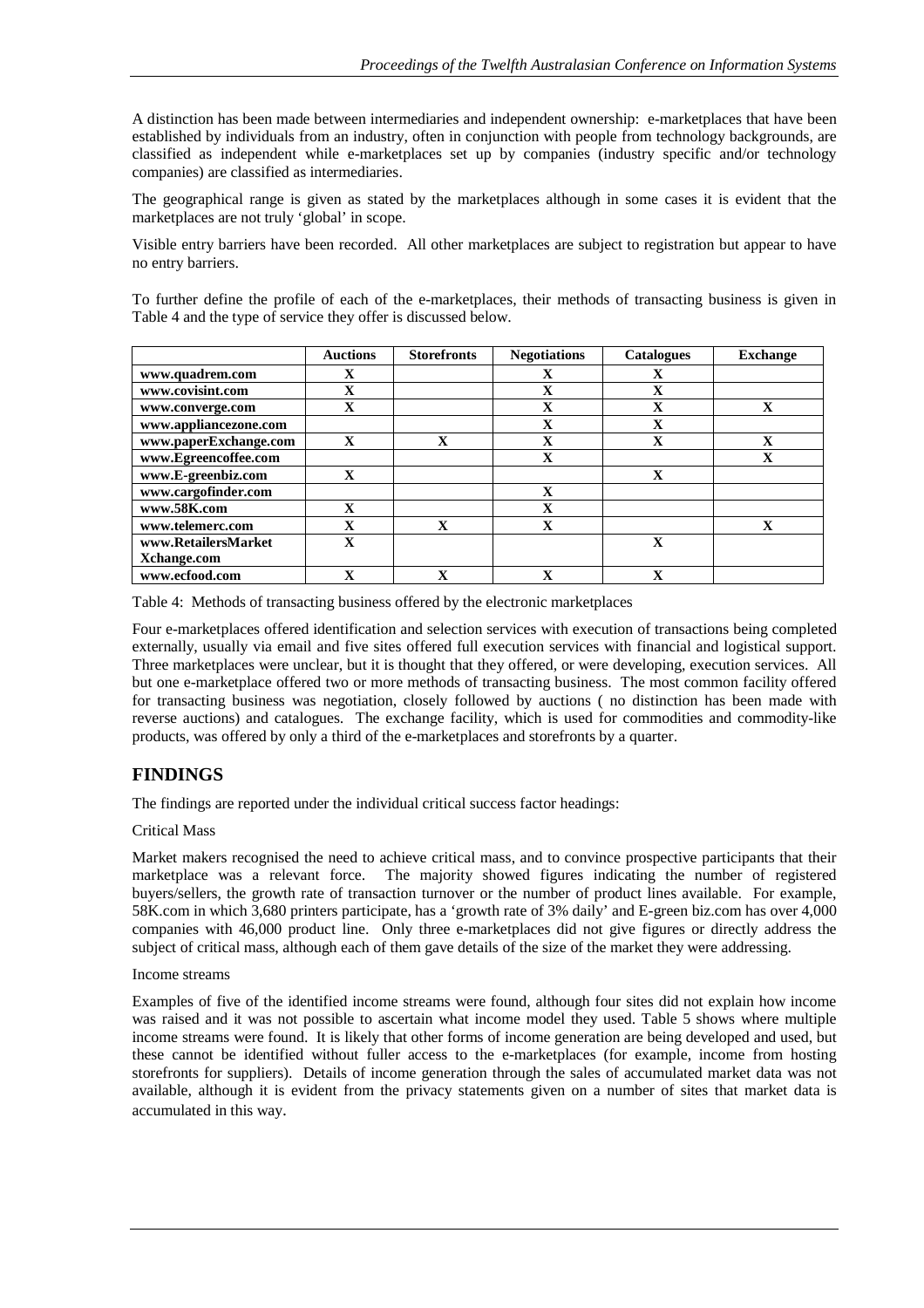|                                | <b>Transaction</b><br>fees | Licensing<br>Fee | Advertising | Value-add<br>service fees | Sales of<br><b>Industry</b><br><b>Information</b> |
|--------------------------------|----------------------------|------------------|-------------|---------------------------|---------------------------------------------------|
| www.quadrem.com                |                            |                  |             |                           |                                                   |
| www.covisint.com               | $\mathbf{X}$               | $\mathbf{x}$     |             |                           |                                                   |
| www.converge.com               | $\mathbf{X}$               |                  |             | $\mathbf{X}$              | $\mathbf{X}$                                      |
| www.appliancezone.com          |                            |                  |             |                           |                                                   |
| www.paperExchange.com          | X                          |                  |             | $\mathbf X$               |                                                   |
| www.Egreencoffee.com           | X                          |                  |             |                           | X                                                 |
| www.E-greenbiz.com             |                            |                  |             |                           |                                                   |
| www.cargofinder.com            | Currently<br>free          |                  | $\mathbf X$ |                           |                                                   |
| www.58K.com                    | X                          |                  |             |                           |                                                   |
| www.telemerc.com               | Currently<br>free          |                  | X           |                           |                                                   |
| www.RetailersMarketXchange.com | $\mathbf{X}$               |                  |             | $\mathbf{x}$              |                                                   |
| www.ecfood.com                 |                            |                  |             |                           |                                                   |

Table 5: Income streams identified in the e-marketplaces

## Security

The structure of the marketplace had an influence on how the security of the sites was addressed by the companies. E-marketplaces that offered only identification and selection processes (and therefore did not carry information on financial transactions) addressed the question of privacy rather than security. However, the larger industry consortia sites had strong statements assuring participants that security was 'paramount' and two offered security help for 'company IT desks'. Several sites relied on strategic partnerships with expert security companies to indicate their commitment to security issues. Two e-marketplaces carry the Verisign logo (http://www.verisign.com) although it is interesting to note that the status of one is 'revoked' and the other is 'expired', which must raise concerns about the commitment these marketplaces really have towards security.

## Level of independence

Only three sites did not carry statements asserting their independence as an e-marketplace. The remaining nine companies all carry statements ranging from 'E-greenbiz.com does not own any products nor is affiliated to any industry participant' to Appliancezone's statement that they are an independent, neutral company funded by venture capital. Industry consortia sites were particularly clear in stating that, although ownership is shared amongst industry players the e-marketplace companies were completely independent.

## Technology infrastructure

Four marketplaces mentioned technological infrastructure or addressed the question of standardization, three of which gave statements regarding the latter. One smaller company showed an awareness of the technical complexities that might concern its less technologically advanced customers, while two of the largest state that their sites are standardized on XML. One consortia company is developing its own technology standards.

## Relationship management

Two facets of relationship management were considered: trust and privacy.

(i) Trust. Three sites were found to have incorporated an online community aspect to their marketplaces. Two marketplaces incorporated links to other sites which were established within the relevant industry, although it was not possible to trace links back from other sites to the e-marketplaces. Two marketplaces requested feedback from visitors, encouraging unbiased product information. Five marketplaces had no identified criteria for signalling or engaging trust, although two sites recorded other aspects which could signal a measure of trust (validation of suppliers through an existing industry register and participation in community-based initiatives). No direct use of existing reputation was discernible although all the e-marketplaces gave lists of their strategic partnerships to give credence to their sites.

(ii) Privacy statements were given on all the sites relating to protection of data. Four e-marketplaces included a facility to enable buyers and suppliers to maintain relationships (both new and established) by communicating and transacting in private within the market site. While several of the e-marketplaces gave assurances that information accumulated on participants would not be disclosed to a third party, there were few assurances that amalgamated data would not be collated. Indeed, at least two of the major industry consortia sites have statements that visitors will be blocked from their sites if they disenable the cookies which allow data collection.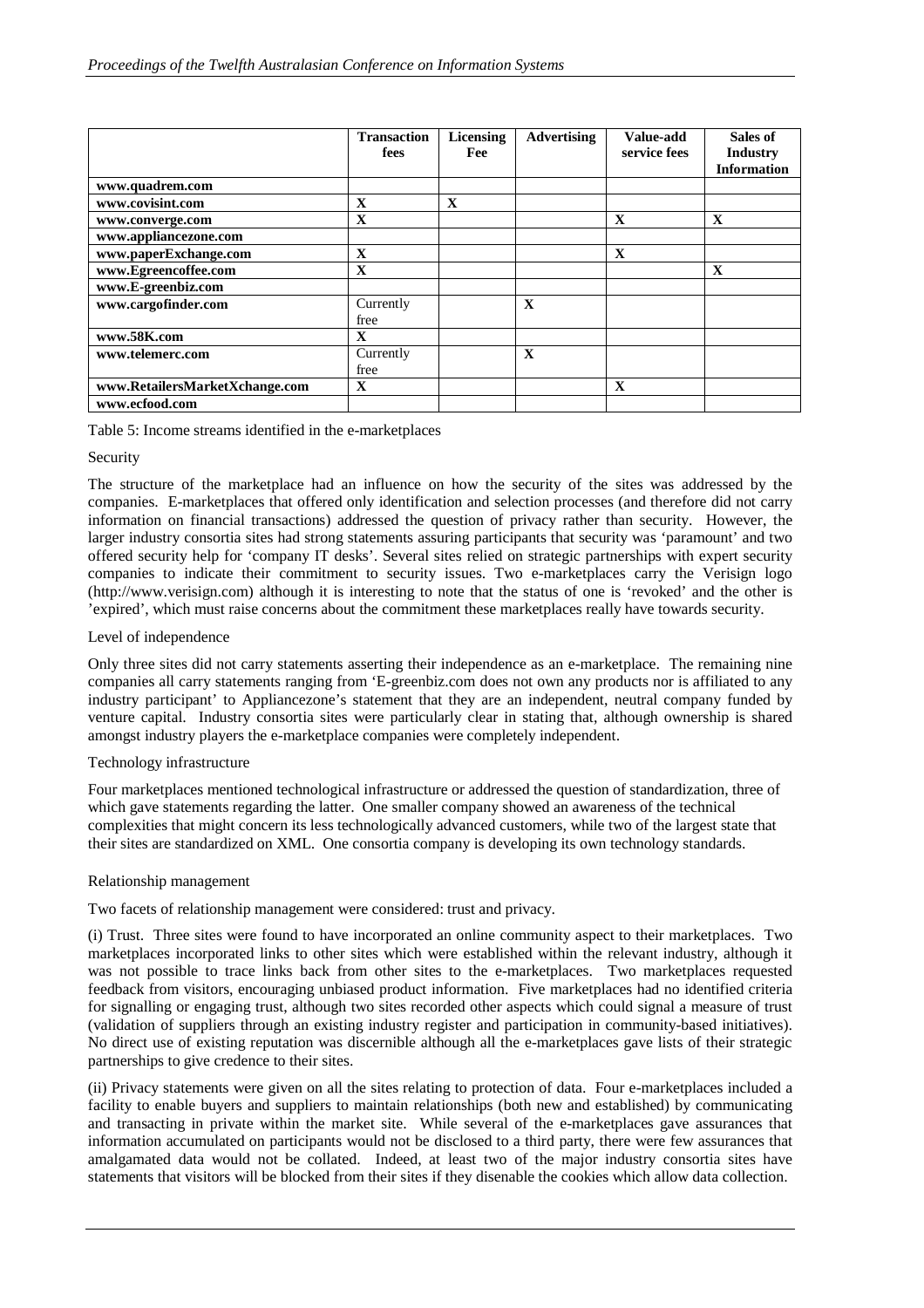Fulfils participants' needs (value-add)

A wide variety of facilities were identified, some of which occurred in a number of sites (e.g. industry news) and others (e.g. completion of customs paperwork) in only one site.

E-marketplaces that incorporated an online community site had the largest range of added facilities such as tutorials, book sales, chat rooms and industry information. The larger companies offered more value-add in respect of transaction-related facilities: for example, data warehousing, logistics and financial services, transaction tracking and virtual project workspace. The more specialised sites had industry-related value-adds. For example a commodities site offered futures quotes both in real-time (paid for) or delayed time (free) while the food industry orientated its value-add towards requirements in the food industry relating to health and safety, ingredient listings and standardized ingredients

## **DISCUSSION**

Several key success factors are being addressed by the e-marketplaces, all of which are very aware of the importance of critical mass and the need to show that they had sufficient participants for an effective trading site. The companies are encouraging new participants through a number of initiatives, including an initial 'try before you buy' phase, free transactions, site tours and lengthy FAQ sections. One company charged a one-off licensing fee which could have switching cost implications for small suppliers, reducing their ability to participate in several e-marketplaces. Issues of technology infrastructure and neutrality also have switching cost implications. If there is no common technological standard then e-marketplace participants need to invest in diverse technologies to access different trading sites, so reducing flexibility in the electronic environment. However, commitment to one marketplace may become more common if the anticipated consolidation of marketplaces is as concentrated as forecast.

The most common model of income generation remains the charging of transaction fees supported by additional forms, but it is not possible to predict which ones may be viable sources of revenue. For example, it is not clear if the sale of futures quotes generates profit or is a value-add facility. Advertising revenue, a potentially valuable income, must be weighed against any negative images of neutrality or quality. While security is addressed by all the sites, the use of strategic partnerships with security companies to deal with the issue will not be enough to secure confidence. All the e-marketplaces declared their independence notwithstanding their ownership, although in the case of the industry consortia it remains an open issue subject to close scrutiny by government bodies (FTC, 2000b).

Relationship management must take into account the nature of the industry, the type of participant and the level of relationship that is required. There remain differences between the marketplaces on how they approach the issue of trust. The smaller companies utilise user friendliness and community orientation, while the larger companies use guided tours and presentations to display openness. None of the e-marketplaces used feedback from customers to promote trust with new participants. The issue of privacy between buyers and sellers is well recognised and e-marketplaces were also keen to promote their ability to contribute towards building and maintaining existing and new partner relationships.

The remaining success factor is the e-marketplaces' ability to fulfil participants' needs and they are very aware of the need to provide more services than purely transactional ones. Some companies were developing the online community model where the value-add covers a much wider range of facilities than more functional sites which offered minimal value-add. This is perhaps a reflection of differing customers' needs within complex, fast moving industries and the greater functionality required by others. Additional value-add facilities are introduced as e-marketplaces gain experience and participants.

## **CONCLUSIONS**

Using the seven key success factors that were identified for this study, it has been possible to see that emarketplaces are recognising many of the requirements they need to develop their potential. Resources are being directed at building critical mass by encouraging new participants. Multiple income streams have been identified by the e-marketplaces and a commitment to privacy to encourage industry relationships is evident. The issue of trust remains an area where there is potential for developing more effective strategies. This is particularly important in the current state of proliferation of e-marketplaces, where participants are able to move to new sites if their trust is compromised. Those markets that are able to develop and retain trust will gain competitive advantage in the anticipated era of consolidation.

In the areas of security, technology infrastructure and independence there remain concerns. As more emarketplaces enable complete execution of transactions to take place the issue of security needs to be further resolved to the satisfaction of participants. There will be an impact on the technological infrastructure of e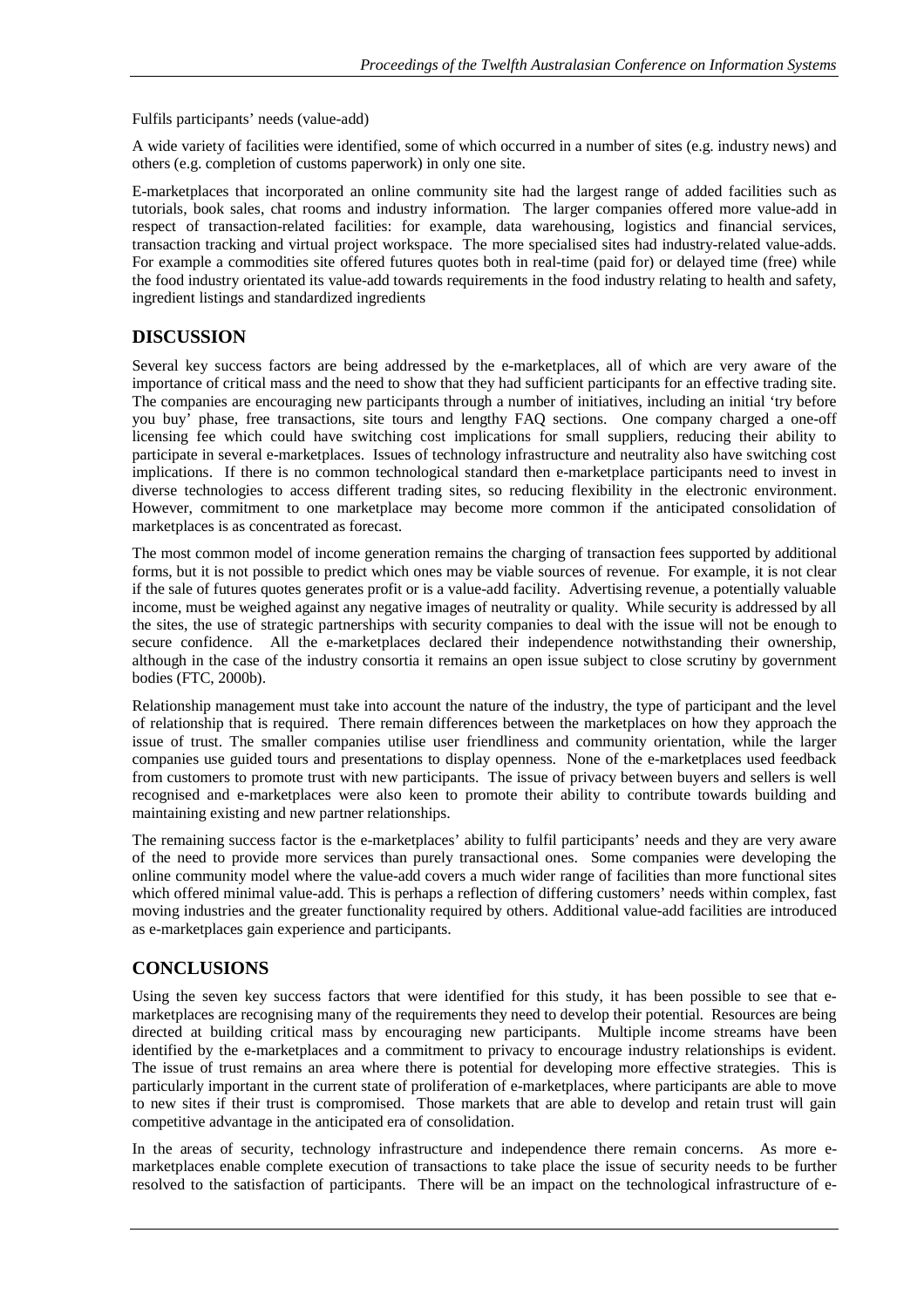marketplaces if the larger companies develop their own standards rather than work towards common ones. A fragmentation of standards will lead to greater switching costs and reduce the ability of participants to maximise their benefits from the electronic environment. A similar result may occur if the question of neutrality of emarket companies remains ambivalent. This is being addressed by government trade bodies in several countries as more industry consortia enter the arena and the problem will be exacerbated if the anticipated consolidation of e-marketplaces occurs in the next few years.

The key success factor of meeting participants' needs through value add has been well recognised by e-market companies and there are many examples of these companies being innovative in their approach to value add without compromising the more basic needs. Once the other key success factors have been fully addressed, it is perhaps the value add which will encourage participants to favour one e-marketplace over another and play a major role in contributing to survival when the anticipated consolidation of the marketplaces begins.

## **REFERENCES**

Bakos, Y J (1991), A strategic analysis of electronic marketplaces. *MIS Quarterly* Vol 15(3): pp. 295-310

- Banham, R. (2000). The B-to-B virtual bazaar. *Journal of Accountancy* Vol 190(1): pp 26-30
- Choudhury, V., K. S. Hartzel, et al. (1998). Uses and Consequences of Electronic Markets: An Empirical Investigation in the Aircraft Parts Industry*. MIS Quarterly* Vol 22(4): pp 471-507
- Berg, B., (2001) *Qualitative research methods for the social sciences* Needham Heights, MA: Allyn & Bacon 4th Ed.
- Federal Trade Commission, (2000a), Entering the 21<sup>st</sup> Century: Competition policy in the world of B2B electronic marketplaces. FTC Report., Part 3 p.23 Available online at: http://www.ftc.gov/os/2000/09/ (viewed 15 March 2001)
- Federal Trade Commission, (2000b), Entering the 21<sup>st</sup> Century: Competition policy in the world of B2B electronic marketplaces. FTC Report. Available online at: http://www.ftc.gov/os/2000/09/covisintchrysler.htm (viewed 15 March 2001)
- Forrester Research (2000), *The e-marketplace shakeout* Available online at: http://www.forrester.com/ER/Baseline (viewed 19 April 2001)
- Gibson, R and Ward, S, (2000), A proposed methodology for studying the function and effectiveness of party and candidate Websites *Social Science Computer Review* Vol 18(3) pp 301-319
- Hagel, J and Armstrong A G, (1997), *Net gain: expanding markets through virtual communities.* Boston: Havard Business School Press
- Industry Canada, (2000), Canadian Business Information: Business Information by Sector. Available online at: http://strategic.gc.ca (viewed 21 February 2001)
- Kollock, P (1999), The production of trust in online markets. *Advances in Group Processes* Vol 16 pp. 99-123
- Lucking-Reiley, D. and D. F. Spulber (2000). Business-to-Business electronic commerce. *Journal of Economic Perspectives* Vol 15(1): pp 55-68.
- Ludeman, F. (2001). Mining's B2B e-marketplaces --get ready. *Mining Engineering* Vol 53(1).
- Malone, T. W., J. Yates, et al. (1987). Electronic Markets and Electronic Hierarchies. *Communications of the ACM* Vol 30(6): pp 484-497.
- Smith, M D, Bailey, J and Brynjolfsson E (1999) Understanding digital markets: Review and Assessment. Draft chapter forthcoming in Brynjolfsson and Kahin (Eds), *Understanding the Digital Economy*, Boston: MIT.
- Press. Available online at: http://ecommerce.mit.edu/papers/ude (viewed 12 March 2001)
- Spiegel, R. (2001). Gotcha! Traditional industries stole the e-marketplace inititative from dot-coms. Now what? *ecommerce business* Wednesday 28 February 2001 Available online at: http://www.ecommercebusinessdaily.com/archive/ECBFA121800-93154asp (viewed 1 March 2001)
- Standing, C (2001), *The characteristics of successful e-marketplaces*. Proceedings of the Pacific Asia Conference on Information Systems.